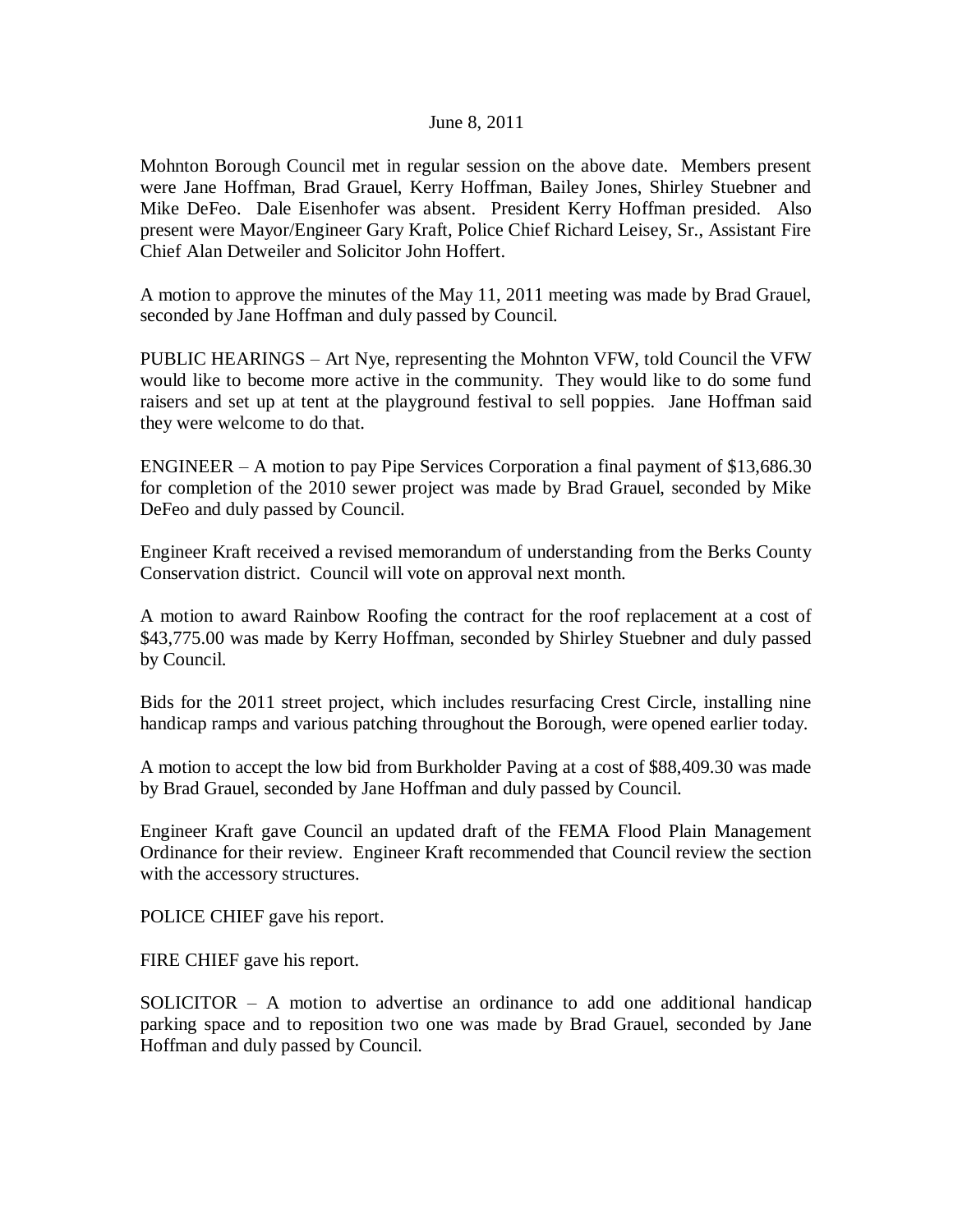June 8, 2011

Mike DeFeo asked Solicitor Hoffert if there was any response to the letters sent to the former Tax Collector and Doug Young. Solicitor Hoffert said there has been no response. He will call Doug Young and talk to him.

PRESIDENT – Council agreed that Solicitor Hoffert should proceed with responding to the law firm doing research on cable franchises and contracts.

MAYOR – None.

## COMMITTEE REPORTS

FINANCE – None.

BUILDING & ZONING & FIRE & WATER – President Hoffman thanked Brad for his help clearing the Madison Street lot.

RECREATION – Jane Hoffman reported that about 60 children registered so far for the summer program.

Chief Leisey reported that all background check of the leaders have been completed.

GRANTS, ACQUISITIONS & COMMUNITY RELATIONS – Bailey Jones received information regarding Brecknock Township entering into the Intergovernmental Cooperative Agreement with Kenhorst, Mohnton, Shillington and Cumru.

LIGHT & HIGHWAY – Brad Grauel reported that the excess dirt will be removed from the Madison St. lot and it will be seeded.

The 1995 GMC is out of inspection and needs an exhaust and brakes. The cost will be \$735.00. Council agree to have it repaired because we are using the truck for the yard waste pick up.

Brad had some complaints about the tattered flags in the Borough. He said the flags will be replaced.

The Borough will buy about 30 arborvitaes to be planted around the dumpsters and four for the playground at a cost of \$8.00 each. We will also purchase mulch for the beds at the Borough Hall.

HEALTH & SANITATION – None.

POLICE  $\&$  PERSONNEL – The Borough still needs and Emergency Management Coordinator.